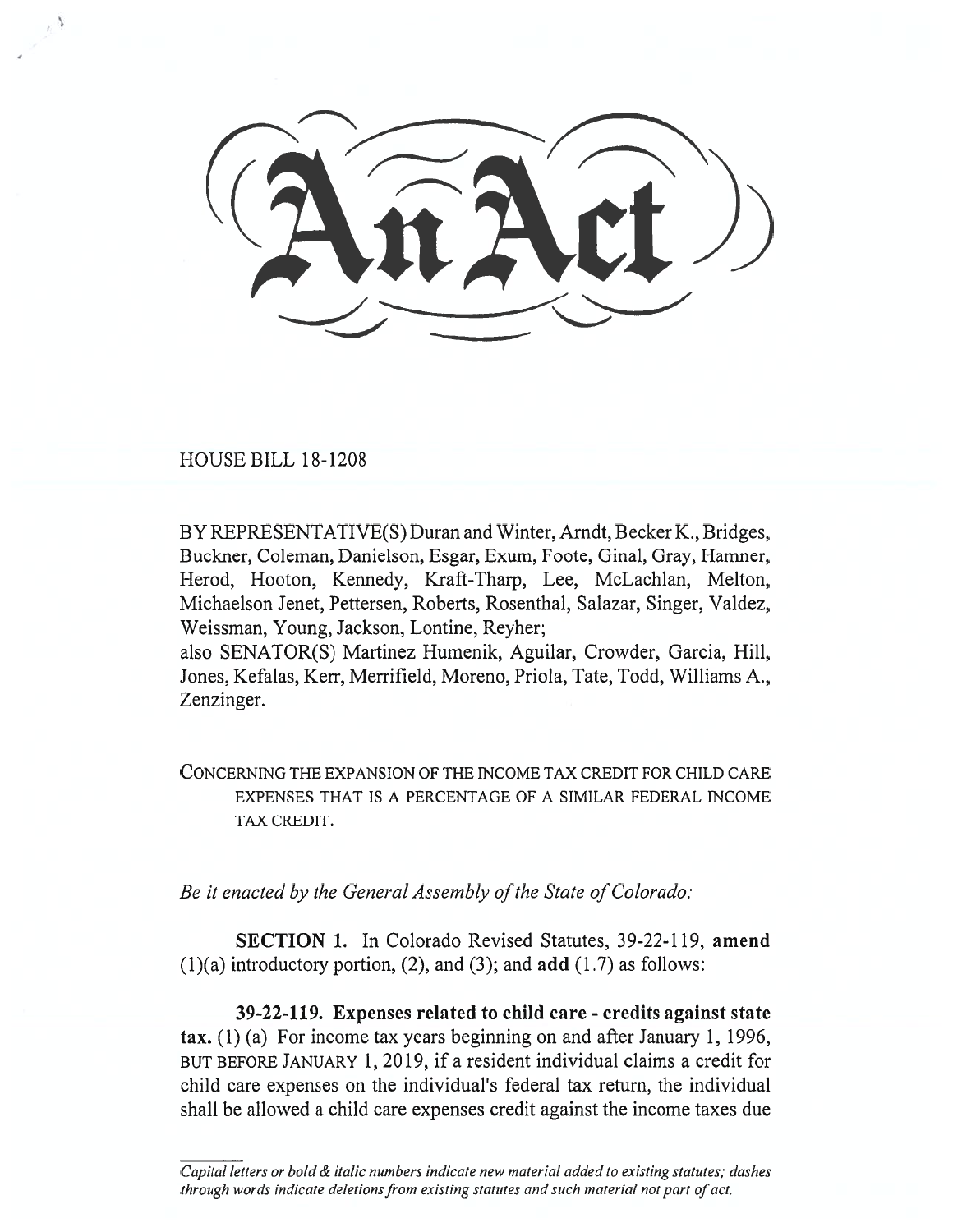on the individual's income under this article ARTICLE 22 calculated as follows:

(1.7) FOR INCOME TAX YEARS BEGINNING ON AND AFTER JANUARY 1, 2019, IF A RESIDENT INDIVIDUAL'S FEDERAL ADJUSTED GROSS INCOME IS LESS THAN OR EQUAL TO SIXTY THOUSAND DOLLARS AND THE INDIVIDUAL CLAIMS A CREDIT FOR CHILD CARE EXPENSES ON THE INDIVIDUAL'S FEDERAL TAX RETURN, THEN THE INDIVIDUAL IS ALLOWED A CHILD CARE EXPENSES CREDIT AGAINST THE INCOME TAXES DUE ON THE INDIVIDUAL'S INCOME UNDER THIS ARTICLE 22. THE AMOUNT OF THE CREDIT IS AN AMOUNT EQUAL TO FIFTY PERCENT OF THE CREDIT FOR CHILD CARE EXPENSES CLAIMED ON THE INDIVIDUAL'S FEDERAL TAX RETURN.

(2) If the credits allowed under subsection  $(1)$  SUBSECTIONS  $(1)$  AND (1.7) of this section exceed the income taxes due on the resident individual's income, the amount of the credits not used to offset income taxes shall not be carried forward as tax credits against the resident individual's subsequent years' income tax liability and shall be refunded to the individual.

(3) The child care expenses credits allowed under subsection  $(1)$ SUBSECTIONS (1) AND (1.7) of this section shall not be allowed to a resident individual who is receiving child care assistance from the state department of human services except to the extent of the taxpayer's unreimbursed out-of-pocket expenses that result in a federal credit for child care expenses.

**SECTION 2. Act subject to petition - effective date.** This act takes effect at 12:01 a.m. on the day following the expiration of the ninety-day period after final adjournment of the general assembly (August 8, 2018, if adjournment sine die is on May 9, 2018); except that, if a referendum petition is filed pursuant to section 1 (3) of article V of the state constitution against this act or an item, section, or part of this act within such period, then the act, item, section, or part will not take effect unless